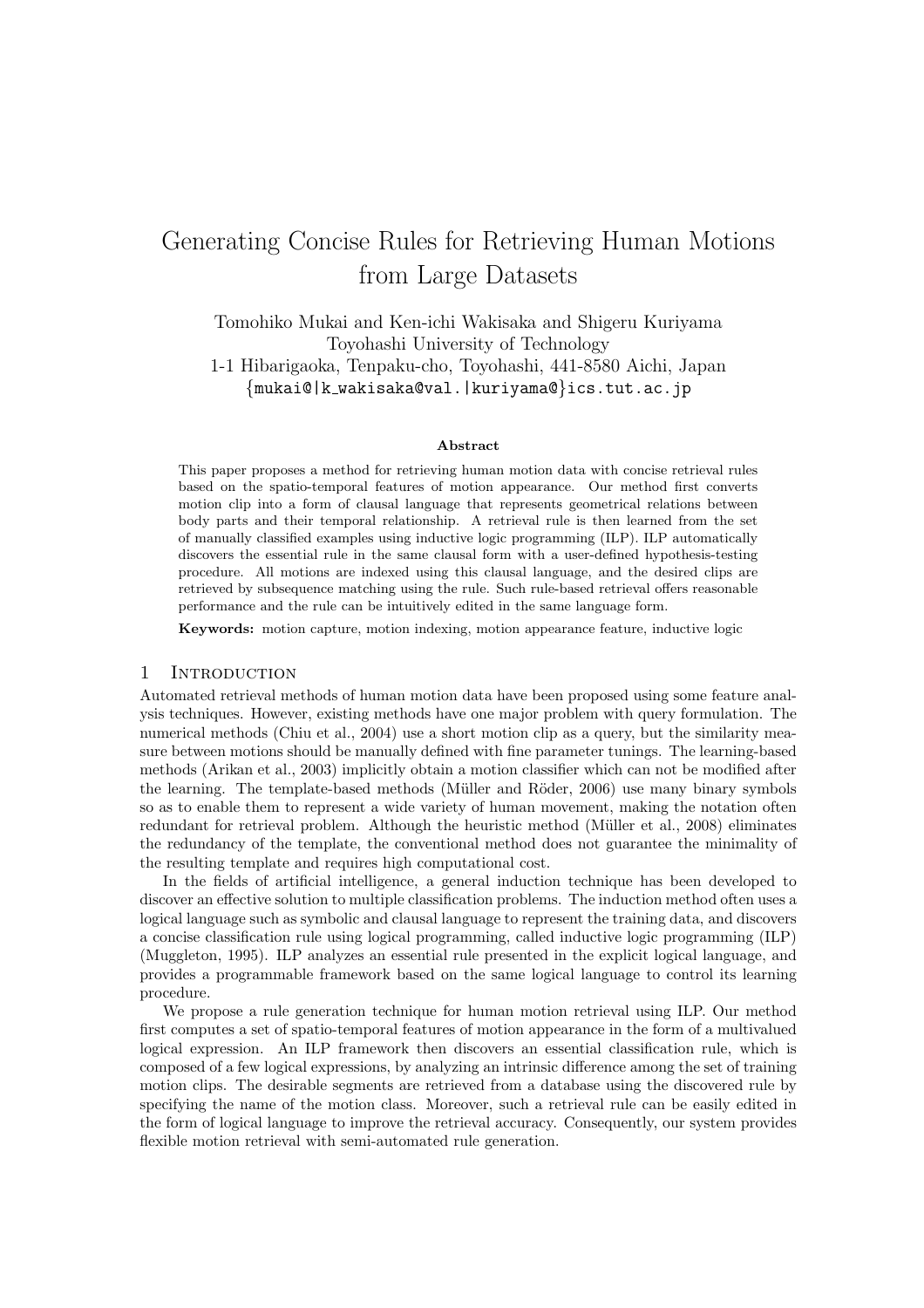## 2 ALGORITHM

We here explain how to discover the retrieval rule. Given training data, they are manually segmented into clips of unit movement and classified into multiple semantic classes. One class is then chosen as a positive class and others are used as a negative class. Each training clip is represented by a set of clauses corresponding to the spatio-temporal motion features. The inductive learning discovers a retrieval rule consisted of as few clauses as possible so that the resulting rule explains common features of the positive examples and no features of the negative ones.

## 2.1 Spatio-temporal features of motion appearance

Given a training motion clip, several key-poses are first extracted from the training data to reduce the computational cost of the learning. After selecting the first key-pose at the first frame of the motion sequence, the next key-pose is sequentially searched until the pose distance to the previous key-pose exceeds a given threshold. Next, the multivalued spatial features are computed at each key-frame and then represented in the clausal form like  $has\_sf(f_i[l_i])$ , where  $f_i$  and  $l_i$  denote a name and quantization index of a spatial feature, respectively. This clause means that the training data has a pose indicating a spatial feature  $f_i$  with the quantization index  $l_i$ , where we omit  $[l_i]$ for binary features for simplicity. Our definition of spatial feature includes 31 geometrical features proposed in (Müller and Röder, 2006) and 4 additional customized features.

We also define two types of temporal features that explain the duration of a spatial feature and a temporal relation between different spatial features. The duration is represented by two clauses:  $long(f_i[l_i])$  and short( $f_i[l_i]$ ), which indicate longer and shorter duration than 0.5 sec, respectively. The temporal relation is represented by a clause:  $after(f_i[l_i], f_j[l_i], t_t)$ , for the spatial feature  $f_j[l_j]$  appearing after  $f_i[l_i]$  with a quantized delay  $l_t$ . The time delay index  $l_t$  is represented by three symbols: short  $([0, 0.25)$  sec), middle  $([0.25, 0.5)$  sec), and long  $([0.5, 1.0)$  sec), where these time ranges are experimentally optimized.

# 2.2 Simplification of retrieval rules

Given the clauses of spatio-temporal feature of a training data, the ILP framework discovers the retrieval rule for each motion class. We use a public ILP system, called Progol (Muggleton, 1995), which uses a programmable hypothesis-testing procedure to discover an essential rule. It uses both positive and negative examples to discover a rule that is obeyed by the positive examples and is excluded by the negative examples. This learning model often results in too strict a retrieval rule, which can be reduced by relaxing the tolerance of the quantization error of multivalued feature.

The learning criterion of ILP is the minimality of the clauses used in retrieval rules. Multiple clauses can often be substituted with a simpler clause based on a syllogism and other reasoning. ILP introduces the substitution procedure with user-defined logical expressions represented in the clausal form for discovering the retrieval rule that consists of as few clauses as possible. We define the subsumption relation of multivalued feature, which is modeled by a combinational structure. The basic component of the structure is the quantization index of multivalued feature. The ILP system then selects the most appropriate subset to best describe the feature of training data.

## 2.3 Subsequence search with space windows

By specifying the name of motion class, motion segments are retrieved by a subsequence search using the retrieval rule associated with the specified class. Our system sequentially searches the subsequence that includes all constituent clauses of the retrieval rule from the motion sequence. The discrete representation of spatial feature often decreases retrieval accuracy because its quantization index is computed by regularly discretizing the geometrical distance between body parts. The space window is therefore introduced for tolerating the small variation of simple quantization of multivalued feature. If a quantization index  $l_f$  is assigned to the interval  $[d_i, d_{i+1})$ , where  $d_i$ and  $d_{i+1}$  are the geometrical distance between body parts, the retrieval process uses a wider range  $[d_i - \alpha, d_{i+1} + \alpha)$  for discriminating the region of the quantization index  $l_f$ . The margin  $\alpha$  is experimentally optimized by the quantization interval  $\alpha = 0.5|d_{i+1} - d_i|$ .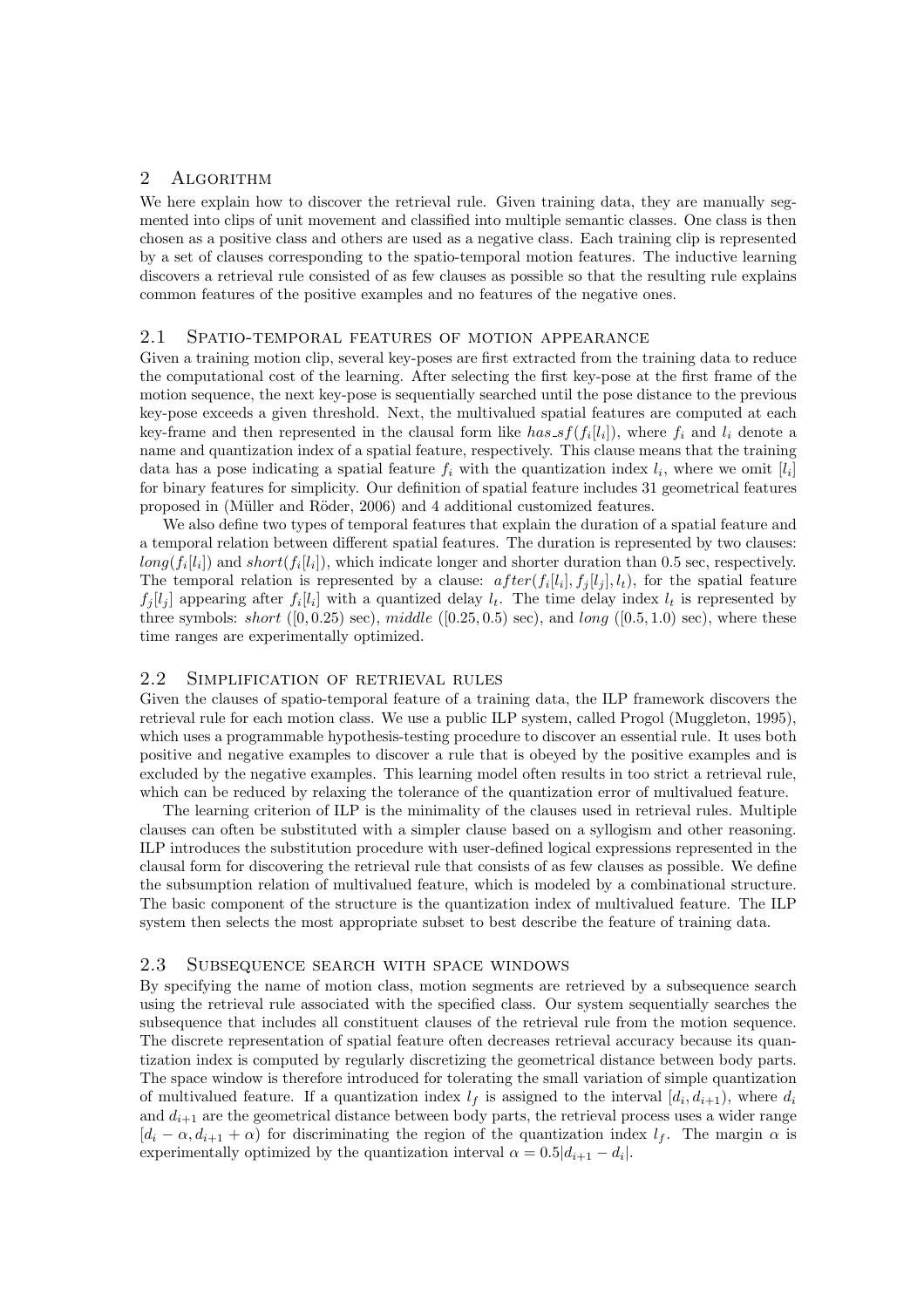Table 1: Retrieval rules discovered from training dataset, where the number in [] represents a quantization index of multivalued features.

| Class         | Retrieval rule                                      |
|---------------|-----------------------------------------------------|
| Cartwheel     | $long(lhand_up[2])$ & $long(gradient)$              |
|               | $&$ long(move_upward)                               |
| ElbowToKnee   | $long(larm{\text -}bent[2])$                        |
|               | $long(larm{\text -}bent[1])$ &                      |
|               | $after(larm{\text -}bent[0],$ Ifoot_up[0], middle)  |
|               | $short( rarm{\_}[1]) \& has{\_}f(leg{\_}[0])$       |
| JumpingJack   | $long(move-upward)$                                 |
|               | $&$ short(lhand_up[1])                              |
|               | & after(rhand_up[2], lhand_up[0], short)            |
| Lie           | long(lving)                                         |
| Sit           | $long(move.upward)$ & $long(gradient)$              |
|               | $&$ long(body_bent[1])                              |
| Squat         | $long(rhand_up[0])$ & has_sf(body_bent[0])          |
|               | $long($ lhand_up[1]) & long(rhand_up[1])            |
|               | & has_sf(body_bent[0])                              |
| $_{\rm Toss}$ | $long(move\_upward) \& short(larm{\text -}bent[0])$ |
|               | & after(larm_bent[1], rhand_up[1], middle)          |



Figure 1: Retrieval results of seven motion classes. The dark-colored bars and lightcolored ones represents the performance of our method and existing method (Müller et al., 2008), respectively.

#### 3 Experimental result

The retrieval performance of our method is compared with the existing heuristic method (Müller et al., 2008) under almost the same experimental condition. We experimentally retrieved motion segments from a large public collection of motion capture data (http://www.mpiinf.mpg.de/resources/HDM05). We manually segment a whole motion sequence of 120 minutes into 5481 clips of unit movement and arranged them into 99 motion classes. The training dataset consists of 7 motion classes; *Cartwheel*(6/21), *ElbowToKnee*(17/58), *JumpingJack*(15/52), Lie( $6/20$ ), *Sit*( $6/20$ ), *Squat*( $16/56$ ), and *Toss*( $4/14$ )), where the two numbers in () denote the number of training data of each class and the total number of motion clips, respectively.

#### 3.1 Discovery of retrieval rules

Table 1 shows the retrieval rules for the seven motion classes which are discovered using the training dataset. It shows that a motion clip is classified as a cartwheel motion if the actor bend his/her body and raises his/her left hand, and moves upward for a long period. The number of constituent clauses is determined according to the uniqueness of movements in comparison with other motion classes. For example, the rule of *Lie* motions only has one clause because the spatial feature of *Lying* appears only in the *Lie* motion class. On the other hand, the ILP framework discovers multiple retrieval rules for *ElbowToKnee* and *Squat*, and the desired segment is retrieved using all rules. This indicates that these motion classes can be respectively divided into subclasses. In fact, the training dataset of *ElbowToKnee* includes symmetric motions.

## 3.2 Retrieval by discovered rule

The statistics of the retrieval performance is shown in Figure 1. Average computational time of the retrieval is about 10 milliseconds, which is fast enough for practical usage. High recall indicates that the subsequence matching with a retrieval rule successfully retrieves almost all relevant motions. The low recall of *Toss* is probably caused by the overfitting problem; the ILP generalizes the small common part of the example motions which do not appear in other *Toss* motions that are not used in the learning. On the other hand, the precision values are remarkably lower than those of the existing method except for *Cartwheel*. This means that the discovered rules can not exclude the non-relevant motions because the number of training data is too small to generalize the retrieval rule for the size of the entire database. However, a large number of examples often lead to a failure in learning because of the limited memory capacity. We consider that the accuracy of our retrieval method becomes acceptable for the practical motion database because the retrieval performance could be improved by a manual editing.